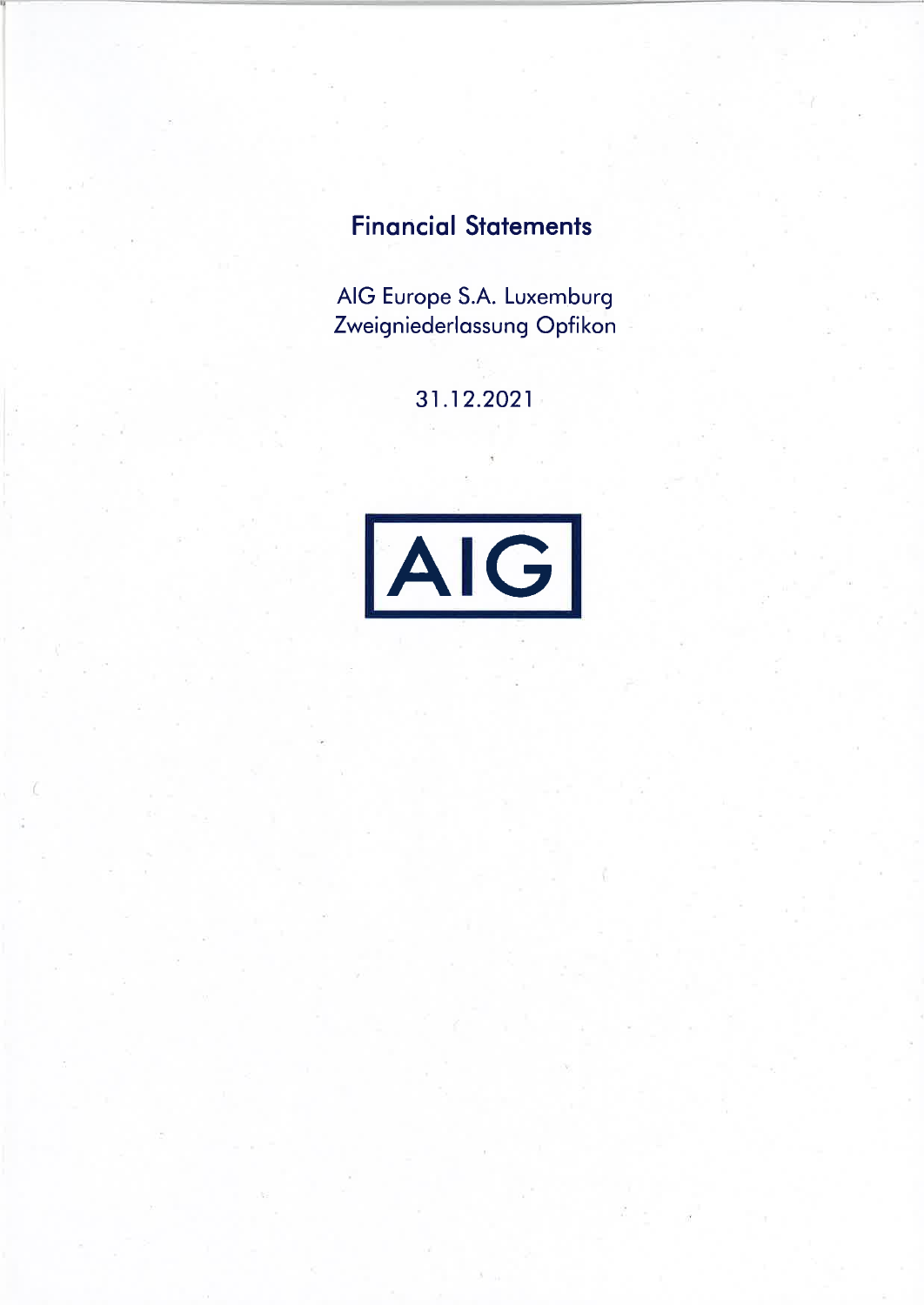

# Income Statement for the year ended 31. December 2021

| Ref.         | <b>CHF</b>                                                               | 2021          | 2020          | Variance      |
|--------------|--------------------------------------------------------------------------|---------------|---------------|---------------|
| $\mathbf{L}$ | Gross premium written                                                    | 132'623'639   | 120'998'746   | $+11'624'893$ |
| 2            | Premiums ceded to reinsurers                                             | $-57'789'440$ | $-62'015'714$ | $+4'226'274$  |
| 3            | Net premiums written $(1+2)$                                             | 74'834'199    | 58'983'032    | +15'851'167   |
| 4            | Change in unearned premium reserves                                      | $-4'839'066$  | $-1'131'715$  | $-3'707'351$  |
| 5            | Change in reinsurers' share of unearned premium reserves                 | 7'213'116     | $-13'047'763$ | $+20'260'879$ |
| 6            | Net premiums earned $(3+4+5)$                                            | 77'208'249    | 44'803'553    | +32'404'696   |
| 7            | Other insurance income                                                   | 234'629       | 1'625'876     | $-1'391'246$  |
| 8            | <b>COLL</b><br>Total technical income (6+7)                              | 77'442'878    | 46'429'429    | $+31'013'450$ |
| 9            | Gross claims and claim expenses paid                                     | -39'614'697   | -60'008'019   | $+20'393'322$ |
| 10           | Reinsurer's share of claims and claim expenses                           | 8'614'072     | 51'217'695    | $-42'603'623$ |
| 11           | Change in technical provisions                                           | $-55'962'249$ | $-36'441'809$ | $-19'520'441$ |
| 12           | Change in reinsurers' share of technical provisions                      | 25'721'215    | $-203'831$    | $+25'925'046$ |
| 14           | Net claims and claim expenses incurred (9+10+11+12+13)                   | $-61'241'660$ | $-45'435'964$ | $-15'805'696$ |
| 15           | Acquisition costs and administrative expenses                            | $-33'601'764$ | $-30'451'836$ | $-3'149'928$  |
| 16           | Reinsurers' share of acquisition costs and administrative expenses       | 5'357'990     | 13'318'635    | $-7'960'645$  |
| 17           | Net acquisition costs and administrative expenses (15+16)                | $-28'243'774$ | $-17'133'201$ | $-11'110'574$ |
| 18           | Other technical expenses own business                                    |               |               |               |
| .19.         | Total technical expenses (14+17+18)                                      | -89'485'434   | $-62'569'164$ | $-26'916'270$ |
| 20           | Income from Investments                                                  | 14'651'776    | 4'816'385     | $+9'835'392$  |
| 21           | Expenses from investments                                                | $-3'474'997$  | $-9'334'259$  | $+5'859'262$  |
| 22           | Net income from investments (20+21)                                      | 11'176'779    | $-4'517'874$  | $+15'694'653$ |
| 23           | Capital and interest gains from unit-linked business (only life insurer) |               |               |               |
| 24           | Other financial income                                                   |               |               |               |
| 25           | Other financial expenses                                                 | $-1'295'869$  | $-2'037'296$  | $+741'427$    |
| 26           | Operating result (8+14+17+18+22+23+24+25)                                | $-2'161'646$  | $-22'694'906$ | $+20'533'260$ |
| 27           | Interest expenses from interest-bearing liabilities                      |               |               |               |
| 28           | Other income                                                             |               |               |               |
| 29           | Other expenses                                                           |               |               |               |
| 30           | Extraordinary income/expenses                                            |               |               |               |
| 31           | Profit/loss before tax (26+27+28+29+30)                                  | $-2'161'646$  | $-22'694'906$ | $+20'533'260$ |
| 32           | Income tax expense                                                       | $-115'590$    | $-75'012$     | $-40'578$     |
| 33           | Profit/loss (31+32)                                                      | $-2'277'235$  | $-22'769'918$ | +20'492'682   |
|              |                                                                          |               |               |               |

Haffbrugg, 29 April 2022 G. Holyn, Head of Finance Zanner, Generalbevollmächtigter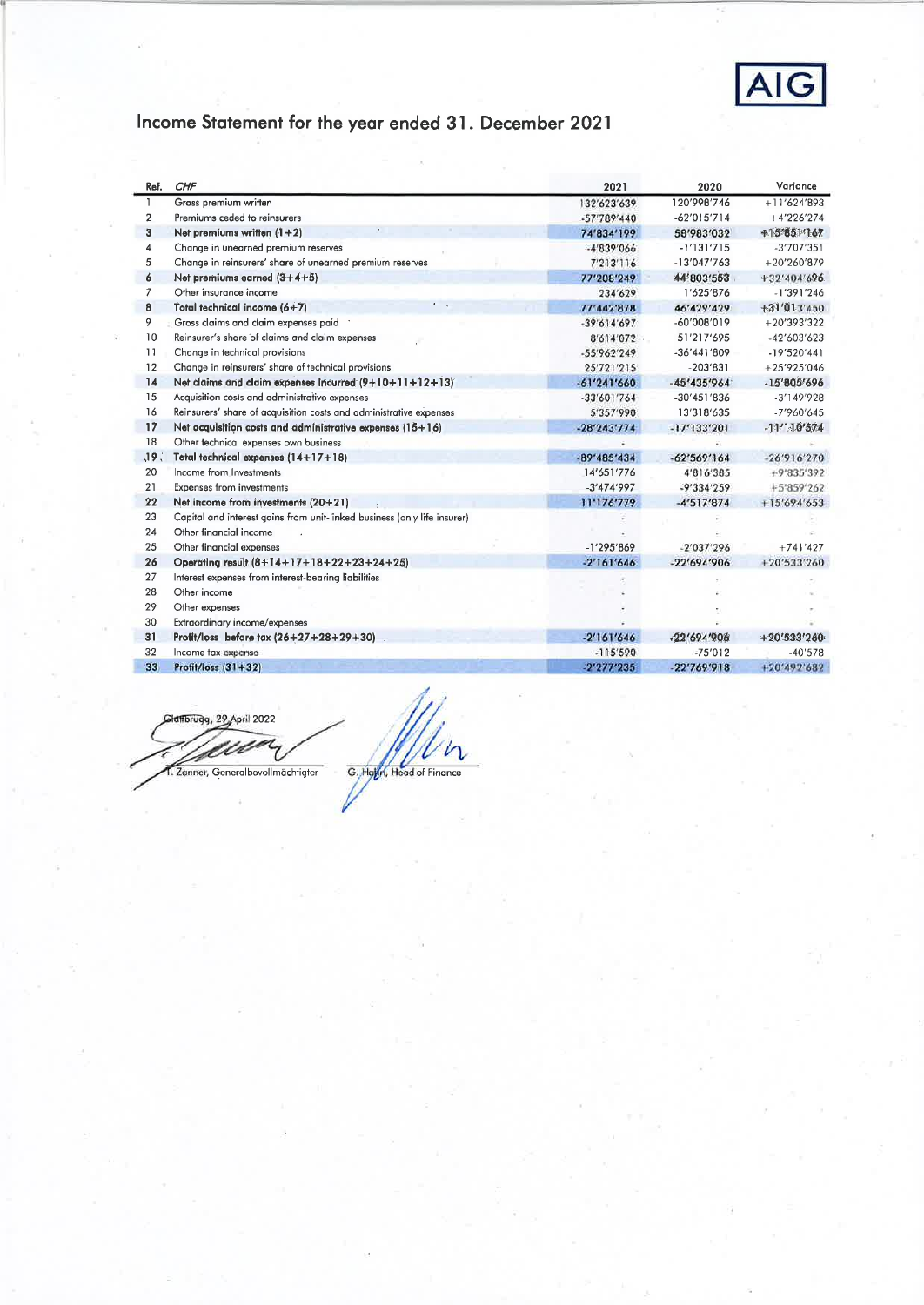

## Balance Sheet at 31.12.2021

| Ref. AVO<br><b>FINMA</b> | Assets CHF                                | 31.12.2021  | 31.12.2020  |
|--------------------------|-------------------------------------------|-------------|-------------|
| 1.1                      | Investments                               | 454'451'765 | 374'484'666 |
| 1.1.3                    | Fixed-income securities                   | 454'451'765 | 374'484'666 |
| 1.5                      | Cash and cash equivalents                 | 32'568'519  | 72'828'261  |
| 1.6                      | Reinsurers' share of technical provisions | 102'474'175 | 70'039'808  |
| 1.7                      | Property and equipment                    | 69'105      | 107'782     |
| 1.9                      | Intangible assets (Software)              | 23'564      | 43'772      |
| 1.10                     | Insurance receivables                     | 43'449'292  | 42'869'698  |
| 1.11                     | Other receivables                         | 4'735'845   | 5'510'343   |
| 1.14                     | Accrued income and prepaid expenses       | 1'629'564   | 1'593'195   |
|                          | <b>Total Assets</b>                       | 639'401'829 | 567'477'523 |
| Ref. AVO<br><b>FINMA</b> | Liabilities CHF                           | 31.12.2021  | 31.12.2020  |
| 2.1                      | <b>Technical provisions</b>               | 383'714'619 | 323'895'499 |
| 2,2                      | Insurance payables                        | 37'463'179  | 20'715'089  |
| 2.8                      | Other liabilities                         | 87'902'612  | 90'816'367  |
| 2.9                      | Accrued Expenses and deferred income      | 5'601'514   | 6'327'243   |
|                          | <b>Total Liabilities</b>                  | 514'681'924 | 441'754'199 |
| 2.17                     | Liaison account                           | 124'719'905 | 125'723'324 |
|                          | Total Lialson account                     | 124'719'905 | 125'723'324 |
|                          | <b>Total Liabilities</b>                  | 639'401'829 | 567'477'523 |

Glattbrugg, 29.April 2022 w G. Hohn, Head of Finance Manner, Generalbevollmantifater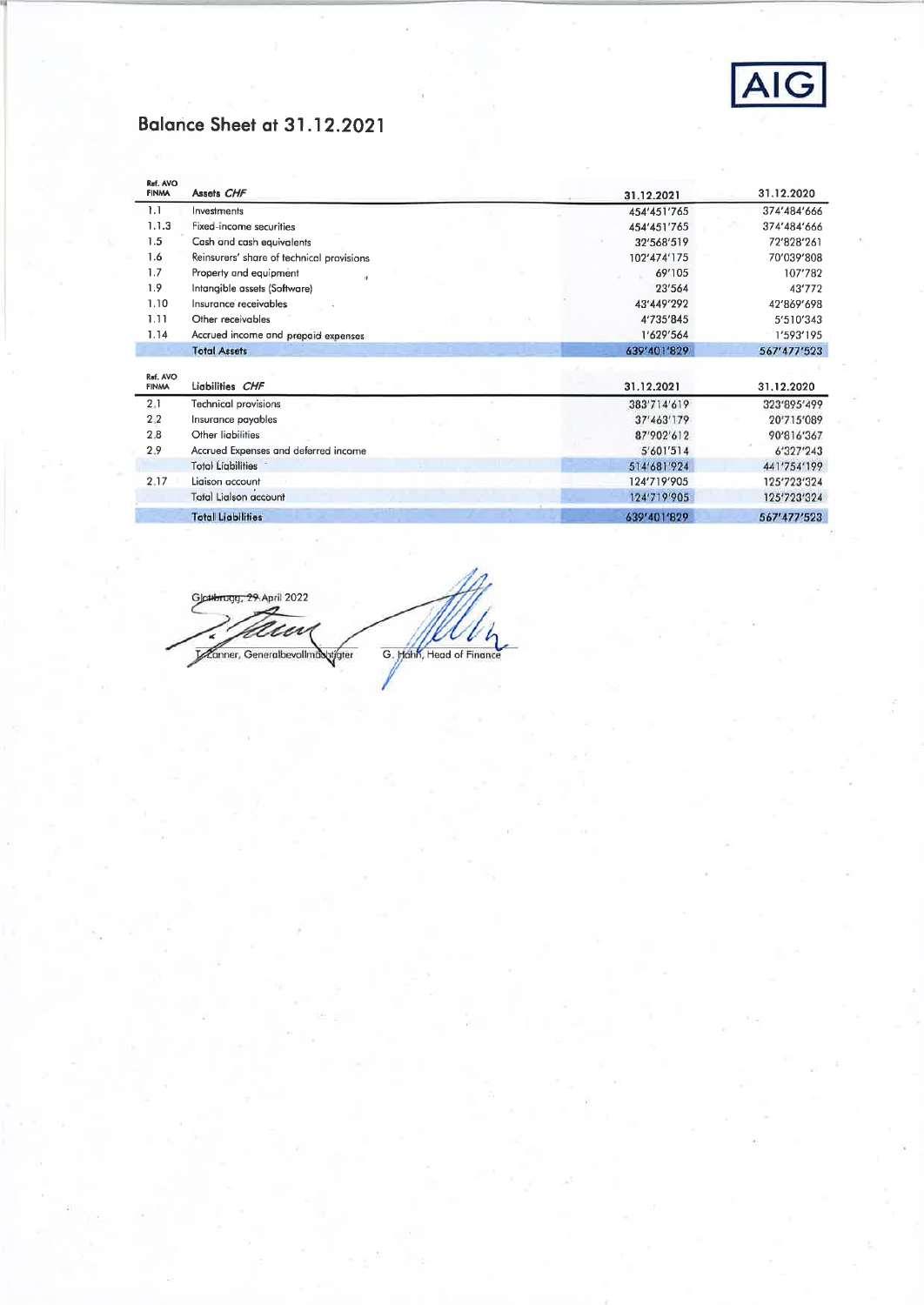

### **Notes**

### Breakdown and explanations relating to items on the balance sheet and the in income statement

The 2021 annual financial statements of AIG Europe S.A Luxemburg, Branch Opfikon, domiciled in Glattbrugg, Switzerland, have been prepared in accordance with the Swiss accounting and financial reporting legislation entered into force on 1 January 2013 based on partial revisions of the Swiss Code of Obligations (CO) (Art. 957-963b CO).

Apart from the Swiss Code of Obligations, the Company has to adhere to the Insurance Supervisory Ordinance-FINMA (AVO-FINMA) based on article 111b of the Ordinance on the Supervision of Private Insurance Companies (AVO), that entered into force on 15 December 2015. The AVO-FINMA contains specific guidance for presentation of the balance sheet, the income statement and the notes of insurance companies and overrides the general guidance of the CO.

#### Time period

The 2021 financial year covers the accounting period from 1 January 2021 to 31 December 2021. The prior year period covers 1 January 2020 to 31 December 2020.

#### **Valuation principles**

Uniform valuation principles were applied. Assets and liabilities except for technical provisions are valued individually and stated at their nominal value.

#### Capital investments/property and equipment:

. Property and equipment are stated at cost less accumulated depreciation and impairment losses. The straight-line depreciation method is used for these line items. If there are indications of items being overvalued, the book values are tested for impairment and written down if necessary. . Fixed-interest securities are valued using the amortized cost method. Unrealized FX differences are booked through the P&L.

#### Intangible assets:

Internally generated intangible assets are only recognized if they satisfy all of the following conditions on the date of recognition:

- The internally generated intangible asset is identifiable and is under the control of the branch
- The internally generated intangible asset will yield a measurable benefit for the branch over more than one year
- The expenses incurred in creating the internally generated intangible asset can be recognized and measured separately
- . It is likely that the resources required to complete and market the intangible asset or use it internally are available or will be made available

#### **Technical provisions**

Technical provisions are reflecting insurance related liabilities which consist of several components. Case reserves are based on single claims assessments, whereas all other technical reserves (IBNR, Equalization Reserves, UEPR) are calculated by the actuarial team who are applying recognized mathematical methods. These are in accordance with the Business Plan filed with the regulator FINMA and are covered in the separate Actuaries' report.

Mattbrugg, 29.April 2022 G. Hahn Head of Finance ner, Generalbevollmächt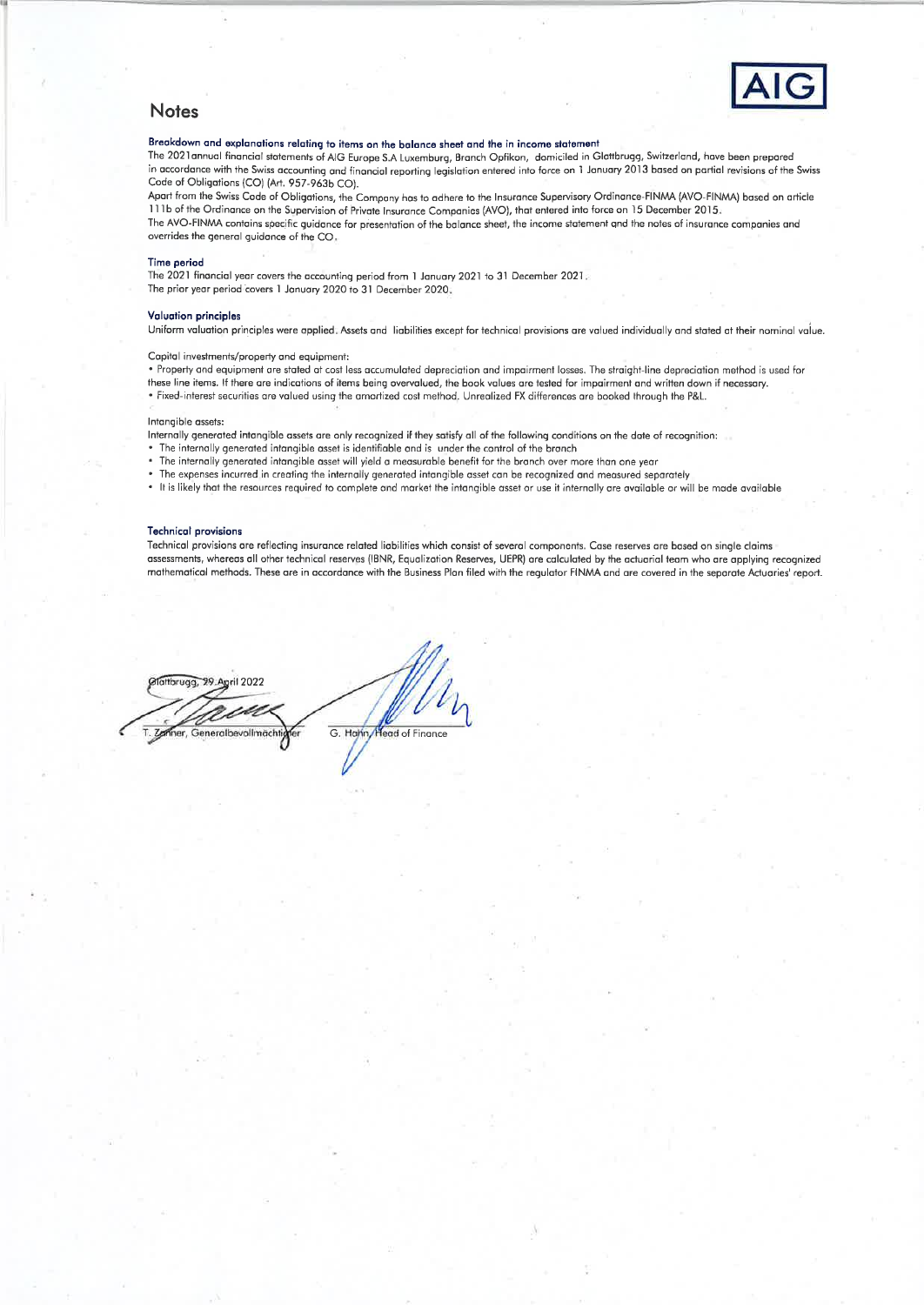

Disclosures<br>Breakdown and explanations relating to items on the balance sheet and the in income statement

| Insurance receivables                                                                |             |                                     |              |                  |             |                          |
|--------------------------------------------------------------------------------------|-------------|-------------------------------------|--------------|------------------|-------------|--------------------------|
| CHF                                                                                  |             |                                     |              |                  | 31.12.2021  | 31.12.2020               |
| Receivables from policyholders                                                       |             |                                     |              |                  | 21'731'112  | 30'253'976               |
| Receivables from insurance companies                                                 |             |                                     |              |                  | 21'718'180  | 12'615'722               |
| Receivables from agents and brokers                                                  |             |                                     |              |                  | $\bf{0}$    | o                        |
| Total                                                                                |             |                                     |              |                  | 43'449'292  | 42'869'698               |
|                                                                                      |             |                                     |              |                  |             |                          |
|                                                                                      |             |                                     |              |                  |             |                          |
| Accrued income and prepaid expenses<br>CHF                                           |             |                                     |              |                  | 31.12.2021  | 31.12.2020               |
| Accrued income                                                                       |             |                                     |              |                  | 1'521'377   | 1'557'506                |
| Prepaid expenses                                                                     |             |                                     |              |                  | 108'187     | 35'689                   |
| Total                                                                                |             |                                     |              |                  | 1'629'564   | 1'593'195                |
|                                                                                      |             |                                     |              |                  |             |                          |
|                                                                                      |             |                                     |              |                  |             |                          |
| <b>Technical provisions</b>                                                          |             | <b>Technical provisions (gross)</b> |              | Reinsurers share |             | Net Technical provisions |
| CHF                                                                                  | 2021        | 2020                                | 2021         | 2020             | 2021        | 2020                     |
| Unearned premium reserve                                                             | 45'264'081  | 40'425'015                          | 15'807'720   | 8'608'249        | 29'456'361  | 31'816'766               |
| Loss reserves                                                                        | 337'635'418 | 282'609'025                         | 86'666'455   | 61'431'558       | 250'968'963 | 221'177'467              |
| Other technical provisions                                                           | 815'120     | 861'459                             | $\mathbf{0}$ | $\Omega$         | 815'120     | 861'459                  |
| Total                                                                                | 383'714'619 | 323'895'499                         | 102'474'175  | 70'039'808       | 281'240'444 | 253'855'692              |
|                                                                                      |             |                                     |              |                  |             |                          |
| Insurance payables                                                                   |             |                                     |              |                  |             |                          |
| CHF                                                                                  |             |                                     |              |                  | 31.12.2021  | 31.12.2020               |
| Liabilities to policyholders                                                         |             |                                     |              |                  | 163'311     | Ω                        |
| Liabilities to Insurance companies                                                   |             |                                     |              |                  | 33'754'337  | 15'363'037               |
| Liabilities to agents and brokers                                                    |             |                                     |              |                  | 3'545'531   | 5'352'052                |
| Total                                                                                |             |                                     |              |                  | 37'463'179  | 20'715'089               |
| Accrued expenses and deferred income                                                 |             |                                     |              |                  |             |                          |
| CHF                                                                                  |             |                                     |              |                  | 31.12.2021  | 31.12.2020               |
| Accrued expenses                                                                     |             |                                     |              |                  | 1'474'857   | 2'060'384                |
| Deferred income                                                                      |             |                                     |              |                  | 4'126'657   | 4'266'859                |
| Total                                                                                |             |                                     |              |                  | 5'601'514   | 6'327'243                |
|                                                                                      |             |                                     |              |                  |             |                          |
| Changes in liasion account for Branch companies                                      |             |                                     |              |                  |             |                          |
| CHF                                                                                  |             |                                     |              |                  |             | Ligison account          |
| As at 31 Dec 2019                                                                    |             |                                     |              |                  |             | 181'132'616              |
| Net result of the year                                                               |             |                                     |              |                  |             | $-22'769'918$            |
| Unrealized FX impact                                                                 |             |                                     |              |                  |             |                          |
| Other, Offset of the value from the terminated reinsurance contract in December 2020 |             |                                     |              |                  |             | $-32'639'374$            |
| As at 31 Dec 2020                                                                    |             |                                     |              |                  |             | 125'723'324              |
| Net result of the year                                                               |             |                                     |              |                  |             | $-2'277'235$             |
| Unrealized FX impact                                                                 |             |                                     |              |                  |             |                          |
| Other, Offset of the value from the terminated reinsurance contract in December 2021 |             |                                     |              |                  |             | 1'273'817                |
| As at 31 Dec 2021                                                                    |             |                                     |              |                  |             | 124'719'906              |
|                                                                                      |             |                                     |              |                  |             |                          |
| Receivables from and liabilities to third and related parties                        |             |                                     |              | Management       |             | Total                    |
| CHF                                                                                  |             | <b>Third Party</b>                  | Intercompany | <b>Bodies</b>    |             | 31.12.2021               |
| <b>Receivables</b>                                                                   |             | 27'223'264                          | 20'961'873   | $\overline{0}$   |             | 48'185'137               |
| Payables                                                                             |             | 99'232'688                          | 26'133'103   | $\mathbf 0$      |             | 125'365'791              |
|                                                                                      |             |                                     |              | Management       |             | Total                    |
| CHF                                                                                  |             | <b>Third Party</b>                  | Intercompany | <b>Bodies</b>    |             | 31.12.2020               |
| Receivables                                                                          |             | 29'471'155                          | 18'908'886   | $\overline{0}$   |             | 48'380'041               |
|                                                                                      |             |                                     |              |                  |             |                          |
| Payables                                                                             |             | 100'429'339                         | 11'102'117   | 0                |             | 111'531'457              |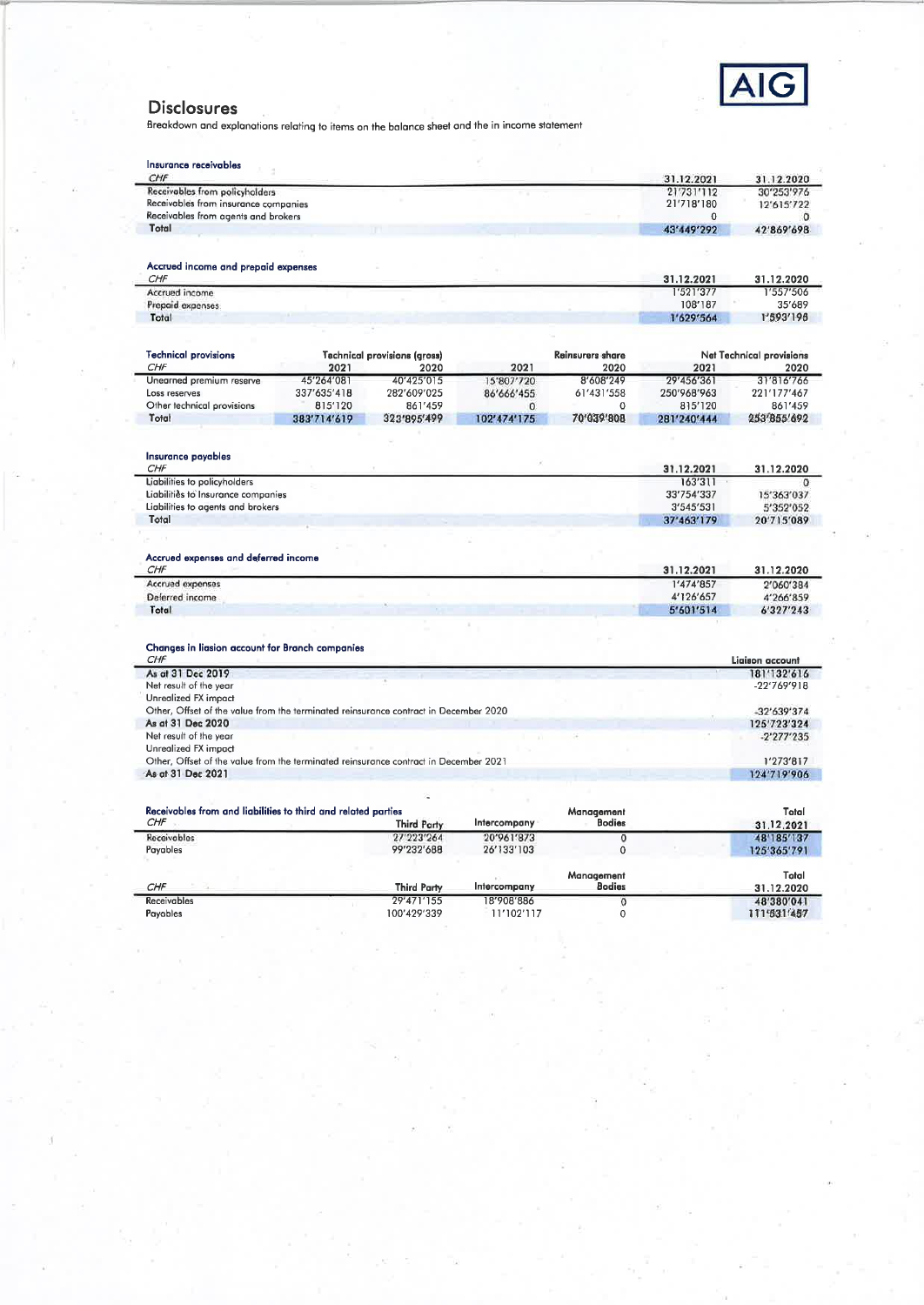

| Change in techical provisions                     |             |                                  |                 |                          |                    |                                  |
|---------------------------------------------------|-------------|----------------------------------|-----------------|--------------------------|--------------------|----------------------------------|
| CHF                                               | 2021        | Tech. provisions (gross)<br>2020 | 2021            | Reinsurers share<br>2020 | 2021               | Net Technical provisions<br>2020 |
| Change in loss reserves                           | -56'008'589 | $-36'509'018$                    | 25'721'215      | $-203'831$               | -30'287'374        | -36'712'849                      |
| Change in other tech, prov.                       | 46'339      | 67'209                           |                 |                          | 46'339             | 67'209                           |
| Change in actuarial reserves                      |             |                                  |                 |                          | 0                  | 0                                |
| Change in provisions for                          |             |                                  |                 |                          | 0                  | 0                                |
| Chg. in prov. for surplus funds                   |             |                                  |                 |                          | 0                  | 0                                |
| Total                                             | -55'962'249 | $-36'441'809$                    | 25'721'215      | $-203'831$               | $-30'241'035$      | -36'645'640                      |
|                                                   |             |                                  |                 |                          |                    |                                  |
| Audit fees                                        |             |                                  |                 |                          |                    |                                  |
| CHF                                               |             |                                  |                 |                          | 2021               | 2020                             |
| Audit services                                    |             |                                  |                 |                          | 200'481            | 175'719                          |
| Non related audit services                        |             |                                  |                 |                          | 0                  | 0                                |
| Total                                             |             |                                  |                 |                          | 200'481            | 175'719                          |
|                                                   |             |                                  |                 |                          |                    |                                  |
| Income from investments                           |             |                                  |                 | <b>Unrealized</b>        | Realized           | Total                            |
| CHF                                               |             |                                  | Income          | gains                    | gains              | 2021                             |
| <b>Real Estate</b>                                |             |                                  | $\mathbf 0$     | 0                        | 0                  | $\mathbf 0$                      |
| Participations                                    |             |                                  | 0               | 0                        | $\mathbf 0$        | $\Omega$                         |
| <b>Fixed-interest securities</b>                  |             |                                  | 11'325'513      | 0                        | 3'326'263          | 14'651'776                       |
| Loans                                             |             |                                  | 0               | 0                        | 0                  | 0                                |
| Mortgage loans                                    |             |                                  | 0               | 0                        | 0                  | $\mathbf 0$                      |
| Shares                                            |             |                                  | 0               | 0                        | 0                  | 0                                |
| Other investments                                 |             |                                  | 0               | 0                        | $\mathbf 0$        | $\mathbf 0$                      |
| Total                                             |             |                                  | 11'325'513      | $\mathbf 0$              | 3'326'263          | 14'651'776                       |
|                                                   |             |                                  |                 |                          |                    |                                  |
| CHF                                               |             |                                  | Income          | Unrealized<br>gains      | Realized<br>gains  | Total<br>2020                    |
| Real Estate                                       |             |                                  | $\overline{O}$  | $\mathbf 0$              | $\mathbf 0$        | $\circ$                          |
| Participations                                    |             |                                  | $\circ$         | 0                        | $\mathbf 0$        | 0                                |
|                                                   |             |                                  | 4'773'870       | 0                        | 42'514             |                                  |
| Fixed-interest securities                         |             |                                  |                 | 0                        |                    | 4'816'384                        |
| Loans                                             |             |                                  | 0               |                          | 0                  | 0                                |
| Mortgage loans                                    |             |                                  | 0               | 0                        | 0                  | $\mathbf 0$                      |
| Shares                                            |             |                                  | 0               | 0                        | 0                  | 0                                |
| Other investments                                 |             |                                  | 0               | 0                        | $\mathbf 0$        | 0                                |
| Total                                             |             |                                  | 4'773'870       | $\mathbf 0$              | 42'514             | 4'816'385                        |
|                                                   |             |                                  |                 |                          |                    |                                  |
| <b>Expenses from investments</b><br>CHF           |             |                                  | <b>Expenses</b> | Unrealized<br>losses     | Realized<br>losses | Total<br>2021                    |
| <b>Real Estate</b>                                |             |                                  | $\mathbf 0$     | $\overline{0}$           | $\mathbf 0$        | $\overline{0}$                   |
| Participations                                    |             |                                  | 0               | 0                        | $\mathbf 0$        | $\mathbf 0$                      |
| Fixed-interest securities                         |             |                                  | -239'349        | $-675'216$               | -2'560'432         | $-3'474'997$                     |
| Loans                                             |             |                                  | 0               | $\mathbf 0$              | $\Omega$           | $\Omega$                         |
| Mortgage loans                                    |             |                                  | 0               | 0                        | 0                  | 0                                |
| Shares                                            |             |                                  | $\mathbf 0$     | 0                        | 0                  | 0                                |
| Other investments                                 |             |                                  | 0               | 0                        | $\mathbf 0$        | $\mathbf 0$                      |
| Total                                             |             |                                  | $-239'349$      | $-675'216$               | $-2'560'432$       | $-3'474'997$                     |
|                                                   |             |                                  |                 | Unrealized               | Realized           | Total                            |
| CHF                                               |             |                                  | <b>Expenses</b> | losses                   | losses             | 2020                             |
| <b>Real Estate</b>                                |             |                                  | $\circ$         | 0                        | 0                  | 0                                |
| Participations                                    |             |                                  | 0               | 0                        | 0                  | $\mathbf 0$                      |
| Fixed-interest securities                         |             |                                  | $-154'982$      | -7'208'308               | $-1'948'420$       | -9'311'709                       |
| Loans                                             |             |                                  | 0               | 0                        | o                  | o                                |
| Mortgage loans                                    |             |                                  | 0               | 0                        | 0                  | o                                |
| Shares                                            |             |                                  | 0               | 0                        | 0                  | o                                |
| Other investments                                 |             |                                  | $-22'550$       | 0                        | 0                  | $-22'550$                        |
| Total                                             |             |                                  | $-177'531$      | $-7'208'308$             | $-1'948'420$       | $-9'334'259$                     |
|                                                   |             |                                  |                 |                          |                    |                                  |
|                                                   |             |                                  |                 |                          |                    |                                  |
| Personnel expenses and average FTE                |             |                                  |                 |                          |                    |                                  |
| Personnel expenses for fiscal year amount to CHF: |             |                                  | in 2021         | 7'331'203                |                    |                                  |
|                                                   |             |                                  | in 2020         | 7'905'952                |                    |                                  |

The annual average number of full-time equivalents for the reporting year was 44.2.

|  |  |  | Depreciation of equipment and amortization of intangible assets |
|--|--|--|-----------------------------------------------------------------|
|  |  |  |                                                                 |
|  |  |  |                                                                 |

| CHF                          | 2021   | 2020   |
|------------------------------|--------|--------|
| Property and equipment       | 18'961 | 98'906 |
| Intanaible assets (Software) | 19'515 | 19'516 |
| Total                        | 38'476 | 18'422 |